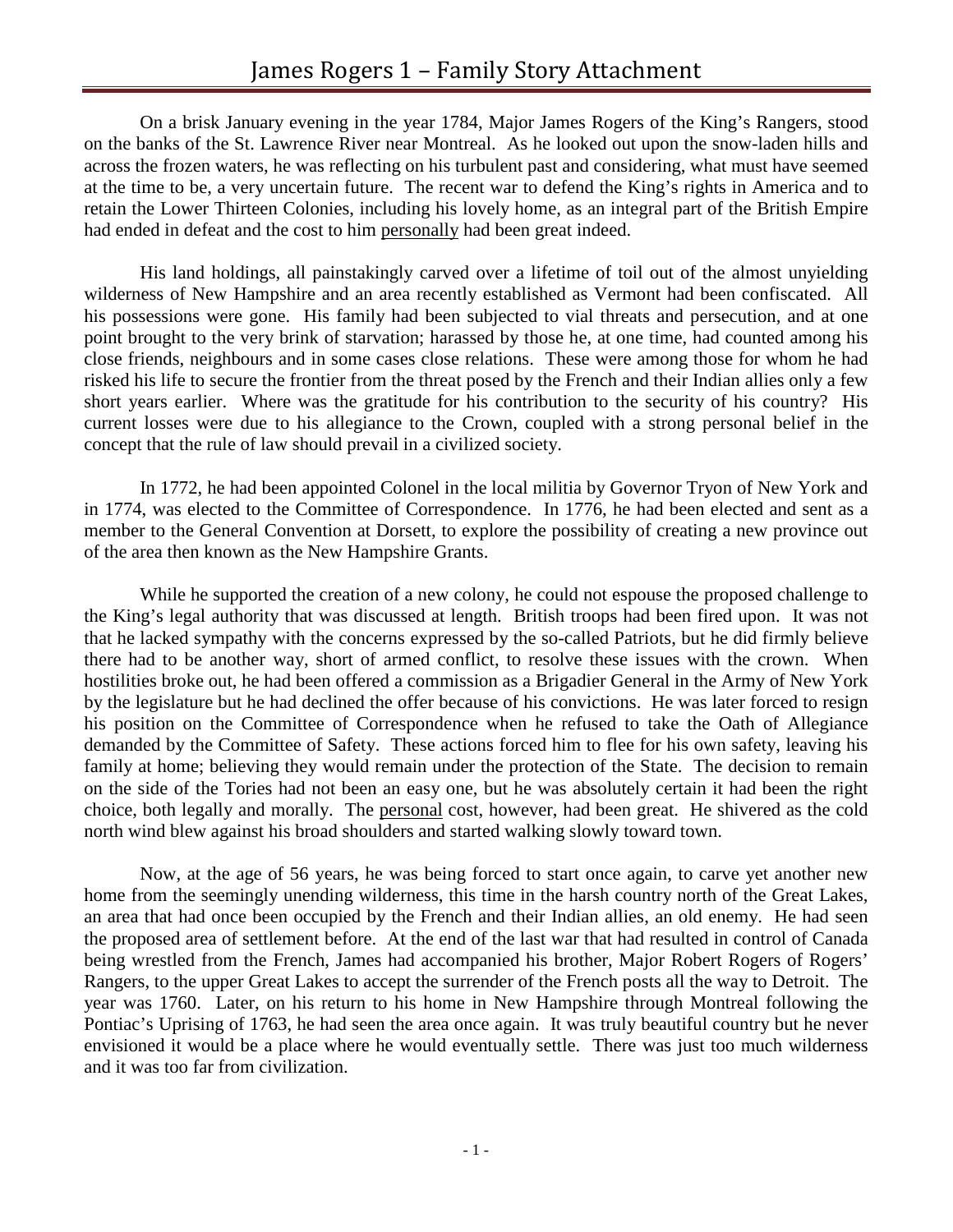He and his family had fortunately survived the war relatively unscathed, but his personal estate and resources were in total ruin. Now, with his wife and four of his children, he was making the final preparations to move further west, to the lands promised by the King. The new settlement would be near a place the French had named Cataraqui, but that shortly would be known as Kingston. There was so much to do and so little time for it to be accomplished. There were supplies to be purchased, transportation arranged and security organized for his group of settlers. His responsibilities weighed heavily upon him but he must remain strong for his family. These thoughts were also flooding his mind as he looked out across the bleak landscape of the Canadian winter.

James had been a landholder but was not an aristocrat; he was just a farmer and, like so many others, was caught up in the conflict and forced to choose sides based on his personal convictions. The financial cost of that choice had been great, but he remained convinced that the decision he had made had been justified, as dusk approached on that cold January evening and he wrapped his cloak even closer about him.

His three sisters and their families as well as two of his brothers and their families, in fact all of his siblings except Robert either had sided with the Rebels during the war or had chosen to remain neutral. They had subsequently decided to remain in the new republic and this act had created a gigantic rift in the Rogers Clan that would likely take generations to heal. His in-laws, his wife's family were the same, either siding with the Rebels or choosing to remain neutral with the intent of siding with the victor. While James respected the members of his extended family, he could not accept their inaction or acts of outright disloyalty and the abandonment of his own family in time of need. He would not have done the same if they were in distress. It was unlikely he would ever see his close relations again and this realization hurt deeply. His eldest daughter Mary, and her husband John Armstrong, had also decided to remain in the United States and this was a very painful turn of events, a bitter disappointment. It was so chilly on the January evening and thoughts of his extended family had turned frosty as well.

His brother, Colonel Robert Rogers, for all his fame and glory during the French & Indian War as commander of Rogers' Rangers, and in the more recent conflict in command of first the Queen's Rangers and later the King's Rangers, had returned to England with the defeated army. He had been broken in body, mind and spirit and had become but a shell of his former self. It was unlikely he would ever return to America. James had lost family and close friends, and the emotional cost of his personal convictions had indeed been great, yet he was steadfast in the belief that his decision had been right, as the snow started to swirl about him in the slowly fading light of the approaching sunset.

His own Regiment, the  $2^{nd}$  Battalion of the King's Rangers, had been disbanded the previous fall and some 300 ex-rangers and their families had expressed a desire to accompany him to the new lands provided by the King, to settle near their former commander. It seemed they would continue to be his personal responsibility and it would undoubtedly be difficult.

Sir John Johnson, Commander of the King's Royal Regiment of New York, and son of Sir William Johnson, had asked that James look after the affairs of some of his men. His regiment was to settle in the same area as the Rangers. All James wanted was to be left alone; to attempt rebuild his life and provide as best he could for what remained of his family, but as a leader he could not ignore his responsibilities.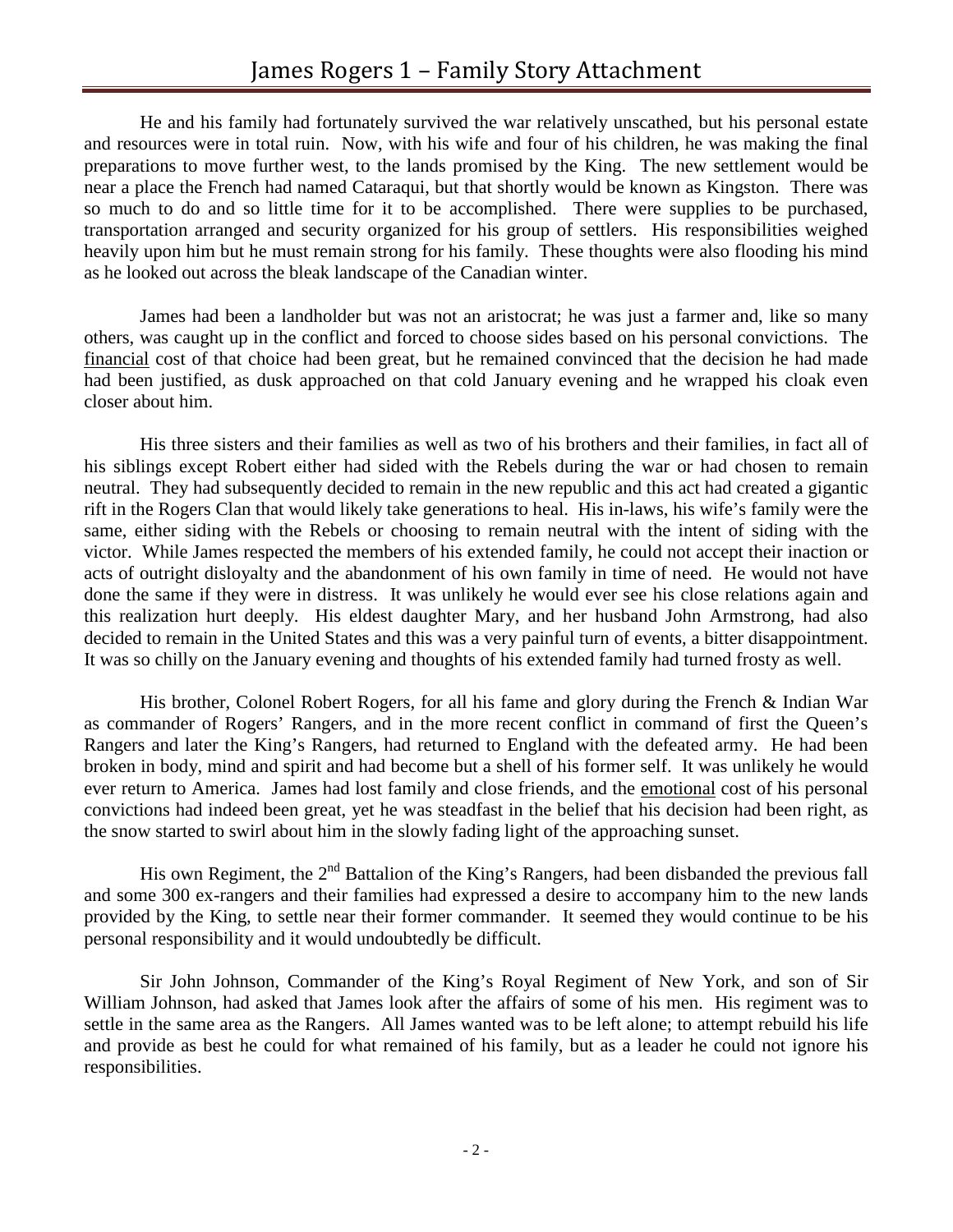He had answered the call to arms and fought for his King and country whenever called upon in every conflict since his family first arrived from Ireland in 1728. It seemed he had been fighting almost continuously his entire life and in reality, he had. A great deal had happened over a lifetime and some of the memories would likely be painful for years to come. Yet in spite of all this, he remained convinced that the decision to remain loyal to his Sovereign and true to his own convictions had been right and honourable!

He had recently returned to his former home and found destruction at the hands of his friends and neighbours. The peace had made certain assurances for the protection of the Loyalists, as they were now called, but the policy was unenforceable and the slurs and insults were difficult to bear. He felt at the time that he and his men had been abandoned by the Crown and left to their own devices. It was bitterly cold on that January evening and the future was uncertain but he had a deep personal assurance that he had done what was absolutely justified before God and his King. These were the thoughts of reflection in his mind as he increased his pace through the crisp snow, the warm comfort of his family being his destination.

Margaret sat quietly rocking by the fireplace in their lodgings awaiting James to return home from his walk. This was not the first time he had withdrawn unto himself. She had seen the signs before and she knew the man she loved with all her heart, soul and mind was suffering from the weight of the years. The war had taken its toll but in spite of all the hardships, she was, as from that very first day, fully supportive of his decisions and vowed to remain at his side whatever the cost. The war had been very hard on her as well, and on more than one occasion, she seriously doubted she would survive, but for the sake of her children, she persevered.

She and James were married in 1761, shortly after his return from the old French War and they had built a fine home and farm in Londonderry, New Hampshire. In 1763, James was again called to action to deal with the Indian problem out west near Detroit and she saw him off with a small child in her arms, their first. She was reluctant to see him leave but she knew of his devotion to duty and prayed for his safe return. In 1772, she had been at his side when he had decided to acquire the new township of Kent, knowing the cost of that decision. There would be a number of hardships in clearing land and it would be years before she had such a fine home again, but she trusted James and knew he would take care of his family. She got up to light the candles while she awaited her husband on that cold evening as the dusk descended.

By 1775, they had been well established in the new settlement but then their difficulties really began. When James took his stand to remain loyal to the King, she supported him fully, and was left behind with the children when he was forced to flee. She could not have imagined just how cruel her neighbours and friends had been and there were many evenings she had gone to bed with tears, but never in front of the children. Then the sheriff had come with a document that said their farm and all of their possessions were seized by order of the Committee of Safety and were to be sold at auction. She and the children were placed on a small farm with little more than a shack in which to live, with barely enough supplies to sustain them and with no tools with which to work the soil. At the time, her children were 14, 11, 7, 4 and 2 years. They were helpers but it was difficult. These thoughts flooding her mind caused her to remember that supper must be prepared and the children fed. How they had grown in the last 8 years. She got up to stir the fire and prepare the evening meal.